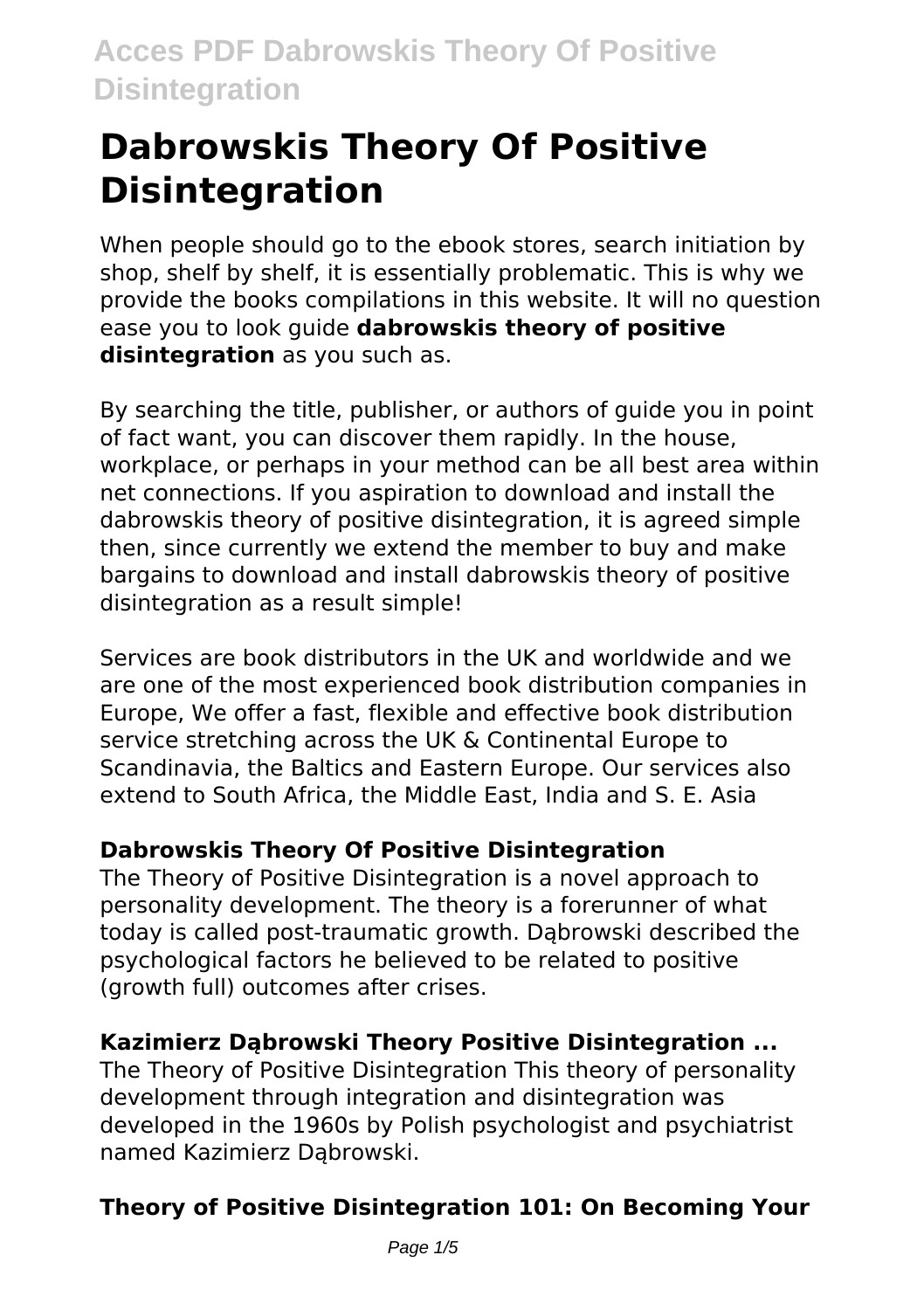**...**

Dabrowski's theory of Positive Disintegration is a very dynamic, applicable and powerful theory of personality development, that, if eventually widely accepted in the mainstream, has sweeping implications to how psychology approaches people in turmoil, as well as how people in turmoil perceive their situation.

### **Amazon.com: Dabrowski's Theory of Positive Disintegration ...**

The theory of positive disintegration ( TPD) by Kazimierz Dąbrowski is a theory of personality development. Unlike mainstream psychology, Dąbrowski's theoretical framework views psychological tension and anxiety as necessary for growth. These "disintegrative" processes are therefore seen as "positive", whereas people who fail to go through positive disintegration may remain for their entire lives in a state of "primary integration", lacking true individuality.

## **Positive disintegration - Wikipedia**

Positive disintegration is a process through which an individual's development can progress from one level of functions to another, from a lower level to a higher one. " (…) disintegration means the differentiation through loosening of structures, the dispersion and breaking up of psychic forces.

# **Dabrowski's Theory of Positive Disintegration**

It's an honor to have this opportunity to share my work about Dabrowski's theory of positive disintegration (TPD) in the first issue of GHF Dialogue. TPD is a theory of human development and personality that was created by Kazimierz Dabrowski, a Polish psychiatrist and psychologist. It's a complex developmental theory, and a full explanation is beyond the scope of this column, but there are some recommended readings at the end of this piece.

### **Connecting with Dabrowski's Theory of Positive Disintegration**

In Dabrowski's (1964) theory, positive disintegration is the process by which development occurs. For Dabrowski, growth occurs through a series of psychological disintegrations and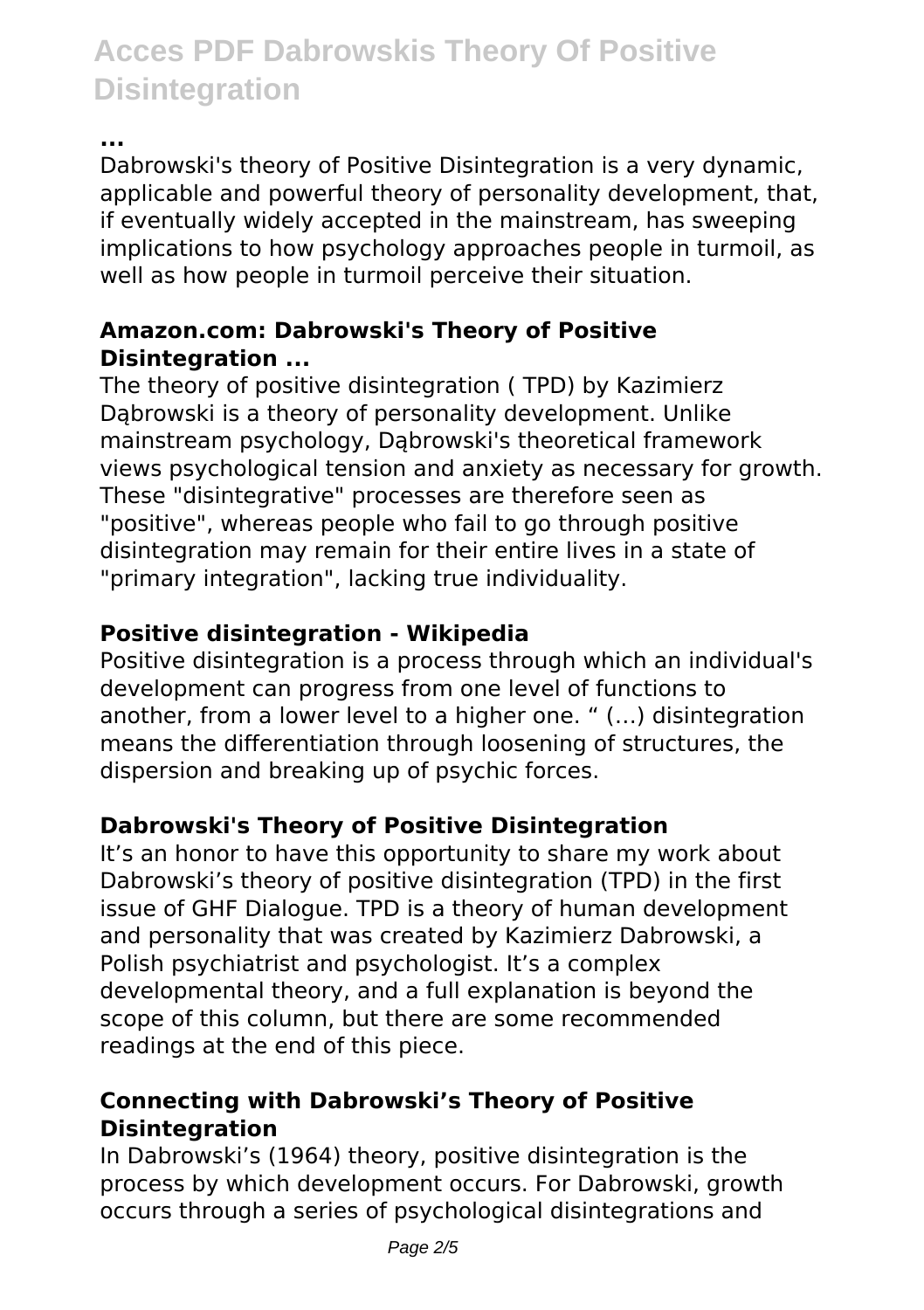reintegrations, resulting in dramatic change to a person's conceptions of self and the world.

#### **Dabrowski's Theory of Positive Disintegration: Some ...**

theory. The journey in which an individual "develops" to the level at which "the other" becomes a higher concern than the self, is the "stuff" of Kazimierz Dabrowski's Theory of Positive Disintegration. It is a paradoxical theory of human development, based on the premise that "good can follow from bad."

### **A Hermeneutic Historical Study of Kazimierz Dabrowski and ...**

Kazimierz Dabrowski is a Polish psychiatrist and psychologist, who developed the Theory of Positive Disintegration (TPD). The Theory of Positive Disintegration is a novel approach to personality development.

### **Positive Disintegration – Piercing the Veil of Reality**

and Theory of Positive Disintegration "Dabrowski talked about OE's - over-excitabilities ("superstimulatabilities"), and how the gifted were extremely sensitive in a variety of areas. It's a stimulus-response difference from the norms.

### **Dabrowski**

The Theory of Positive Disintegration is a theory of moral development devised by Polish psychologist Kazimierz Dabrowski. It consists of five levels which go from total selfinterest to almost the complete opposite which is primary concern for others. 1 Level I: Primary Integration Egocentrism is the ruling force in this level.

### **Dabrowski's Theory of Positive Disintegration**

Since the 1980s, the theory of positive disintegration (TPD; Dabrowski, 1964, 1967, 1970, 1972) has been applied to understanding various aspects of giftedness, especially within the socioemotional domain.

### **Dabrowski's Theory of Positive Disintegration and ...**

There are several implications of how the theory of positive disintegration can be applied. The main thing that jumps out to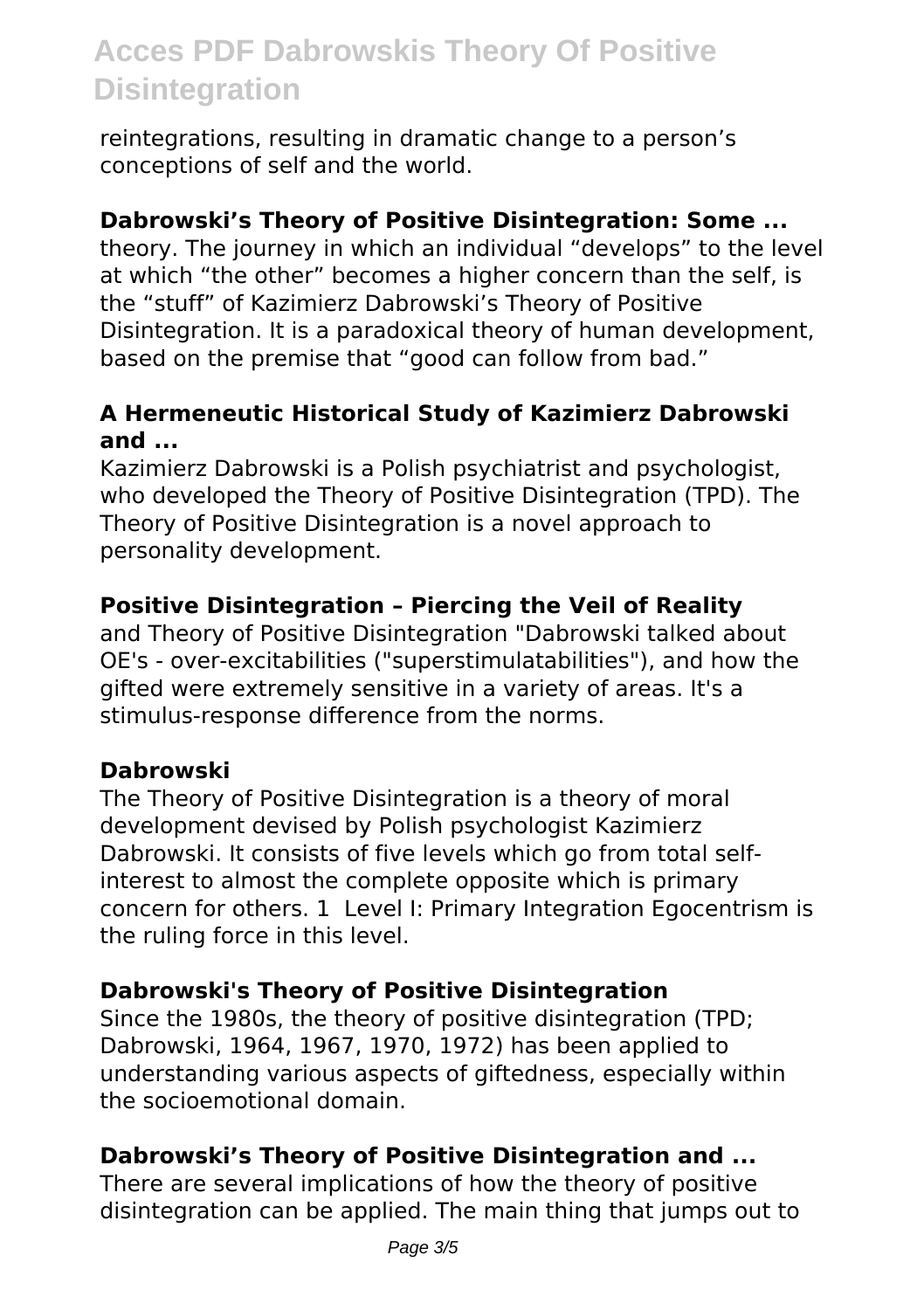me is how counselors and therapists can use this to promote what Dabrowski called "autopsychotherapy." This is where therapists empower their patients to take charge of their own development and self-discovery.

#### **Dabrowski's Theory of Positive Disintegration and ...**

The Basic Concepts of Dąbrowski's Theory of Positive Disintegration. Dąbrowski presents a theory of personality development based on his observation that most people live their lives guided by their biological impulses (generally selfinterest) and/or by uncritical adherence to social convention.

### **Basic Concepts of Dąbrowski's Theory of Positive ...**

First, Dabrowski's theory of positive disintegration (TPD) places emotions in a central role, relegating intelligence to a secondary position of influence on personality development. Dabrowski's theory does not only state that emotions influence personality development, but it also specifies how this is accomplished.

#### **Dabrowski's Theory of Positive Disintegration by Sal ...**

Dabrowski's Theory of Positive Disintegration. by Sal Mendaglio | Jan 1, 2008. 3.7 out of 5 stars 4. Paperback \$32.95 \$ 32. 95. Get it as soon as Mon, Oct 7. FREE Shipping by Amazon. Only 2 left in stock - order soon. More Buying Choices \$20.81 (31 used & new offers) ...

#### **Amazon.com: dabrowski's theory of positive disintegration**

Dabrowski's Theory of Positive Disintegration: Amazon.es: Mendaglio, Sal: Libros en idiomas extranjeros

# **Dabrowski's Theory of Positive Disintegration: Amazon.es**

**...**

Living with Intensity: Understanding the Sensitivity, Excitability, and Emotional Development of Gifted Children, Adolescents, and Adults is a beautiful collection of articles which offer an introduction to Kazimierz Dabrowski's Theory of Positive Disintegration, and its application throughout the lifespan of gifted individuals.